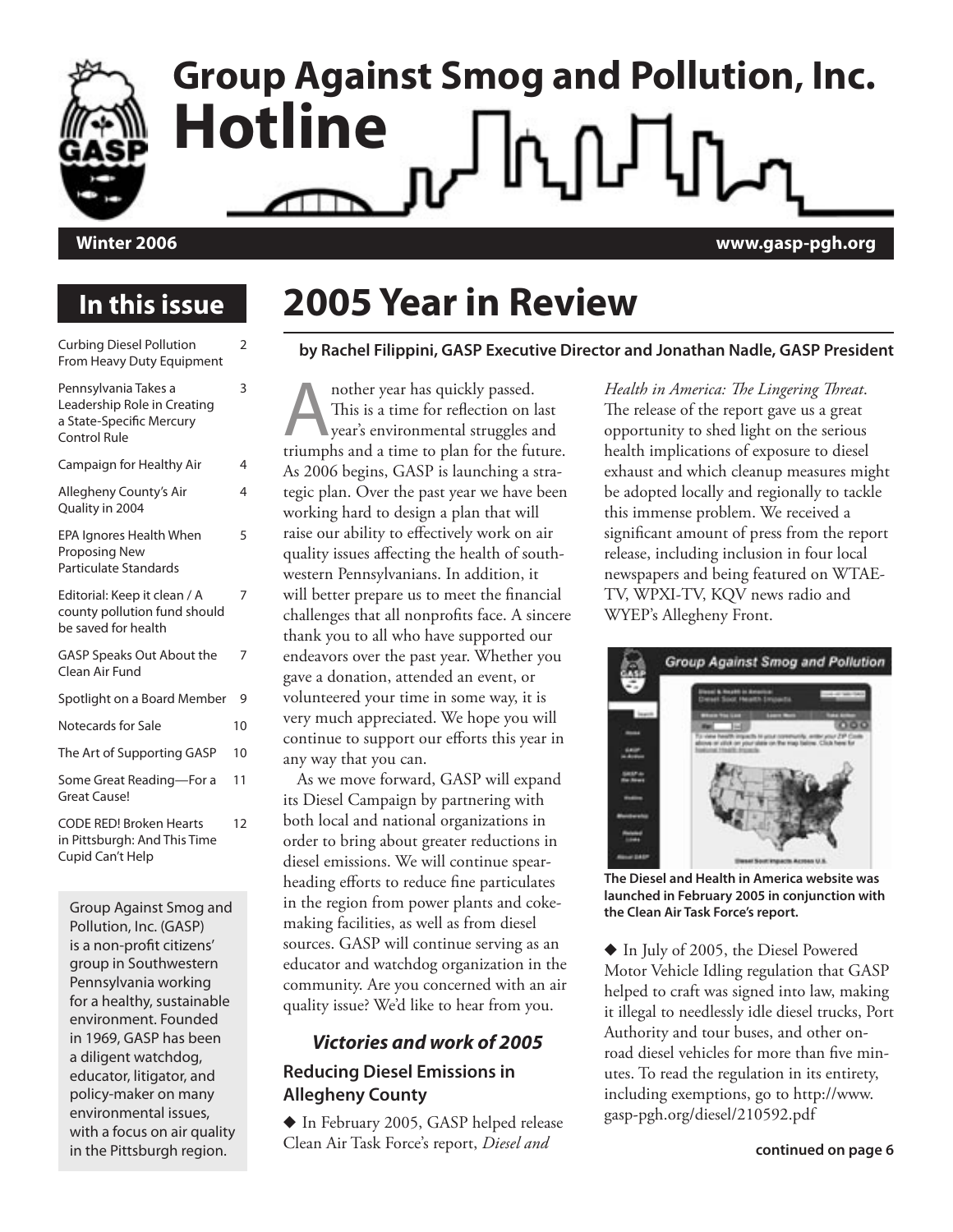**The Hotline** is the quarterly newsletter of the Group Against Smog and Pollution, Inc. GASP Wightman School Community Building 5604 Solway Street, Room 204 Pittsburgh, PA 15217 phone 412.325.7382 'ala fax 412.325.7390 www.gasp-pgh.org gasp@gasp-pgh.org



GASP is a citizens' group based in Southwestern PA which focuses on Allegheny County environmental issues. When pertinent to these concerns, we participate in state and national environmental decisions

#### **GASP Mission Statement**

GASP will act to obtain for the residents of southwestern Pennsylvania clean air, water, and land in order to create the healthy, sustainable environment and quality of life to which we are entitled.

#### **Methods of Achieving Mission**

We believe in the public's right to receive accurate and thorough information on these issues and to actively participate in the decision making process.

ccording to the Union of Concerned Scientists, Al-<br>legheny County's construction, mining and indus-<br>trial equipment make up an 82% share of particular<br>matter (PM10) emissions and an 86% share of pitrogen legheny County's construction, mining and indus**trial equipment make up an 82% share of particulate** matter (PM10) emissions and an 86% share of nitrogen oxide (NOx) emissions from all heavy-duty diesel equipment in the county.

> To achieve our environmental goals on behalf of our membership, GASP will advocate, educate, serve as an environmental watchdog, mobilize action, and litigate when necessary.

We will work both independently and in cooperation with like-minded individuals and groups as determined by the Board of Directors.

We will uphold GASP's reputation for scientific integrity, honesty, and responsible involvement.

Printed on 100% post-consumer recycled, processed chlorine-free paper at Forward Lithography, 4065 Irvine St., Pittsburgh, PA.

### **Curbing Diesel Pollution From Heavy-Duty Equipment**

#### **by Rachel Filippini, GASP Executive Director**

In May 2004, EPA finalized a comprehensive rule to reduce emissions from non-road diesel engines by integrating engine and fuel controls to gain the greatest emission reductions. The new engine standards will reduce PM and NOx emissions by 90%. Standards for new engines will be phased in starting with the smallest engines in 2008 until all but the very largest new diesel engines meet both NOx and PM standards in 2014. Some of the largest engines, 750+ horsepower, will have one additional year to meet the emissions standards. So, while the news is good, it will take a full nine years before all new engines are operating much more cleanly, and given how long the diesel engines run, the old, dirty engines still in use are likely to be polluting the air far beyond 2014.

> $\overline{\phi}$ Stay tuned as we continue to help create an off-road diesel idling regulation and work on other diesel issues.

ercury is a toxic metal that has become ubiquitous, with much of it coming from human activities. Most human health exposure comes through ingestion of mercury that has concentrated in fish and shellfish, especially, though not exclusively, in the more longlived predatory fish.

In the meantime, measures could be enacted that would require municipal and county construction projects to clean up. One first step is to control the needless idling of these vehicles with laws similar to the School Bus Idling and Diesel Powered Motor Vehicle Idling regulations. Diesel equipment idling for extended periods of time can produce localized high concentrations of emissions that affect the health of the operators and the neighboring communities. GASP has been working with the Allegheny County Health Department to develop this regulation.

We can look to large construction projects, such as the Boston "Big Dig" or the I-95 New Haven Harbor Cross-

ing Improvement Program in Connecticut as case studies that have required contractors to control diesel emissions in several ways. Some of the methods that could be employed to regulate emissions include: 1) turning off construction equipment engines not in use and on dump trucks that are idling while waiting to load or unload material for five minutes or more, 2) establishing a staging zone for trucks that are waiting to load or unload material, and 3) locating combustion engines away from sensitive receptors such as fresh air intakes, air conditioners, and windows.

The above ideas are all useful, common-sense strategies that could be put into place without much trouble, but what other strategies could be used to achieve maximum emission reductions? Maximum emission reductions will come about through a combination of installing the best available technology (retrofits) and using cleaner fuels, including diesel fuel that has 15 parts per million of sulfur or less, known as Ultra Low Sulfur Diesel. Engine type and application will determine what is the most appropriate retrofit technology for a particular piece of equipment.

Since we know there are many older, non-road vehicles that are operating today and will continue operating long into the future, states and local municipalities need to encourage retrofits and the use of cleaner fuels for existing non-road vehicles. Allegheny County should consider passing regulations, sometimes known as "green contracting laws," regarding the use of retrofit technology and clean fuels on county owned non-road diesel vehicles, as well as those vehicles used when contracting on county projects.

Nationwide, according to recent EPA estimates, 630,000 children born every year have mercury levels so high that they are potentially at risk of cognitive and developmental damage. Additional adverse effects include increased risk of heart attacks and decreased growth, according to 2004 testimony given by Lynn R. Goldman, Professor, Environmental Health Sciences, Johns Hopkins University at a U.S. Senate Committee hearing.

Air emissions from coal-fired power plants are the largest domestic source and, according to the EPA, account for about 40% of the total man-made mercury emissions in the United States. In 2003, electric generation accounted for 77% of the 5.7 tons of mercury released in the commonwealth. Therefore, targetting mercury emissions from this source is a logical way to achieve reductions.

The federal response to this air quality health issue is a rule made effective in July 2005, aimed at reducing mercury emissions from coal-fired electric steam generating units through a cap and trade program known as the Clean Air Mercury Rule (CAMR). This rule works in conjunction with EPA's Clean Air Interstate Rule (CAIR). CAMR would require reductions in utility emissions of mercury from 48 tons a year to 38 tons in 2010 and 15 tons beginning in 2018, a final reduction of 70 percent. Most of the early mercury reductions would come as co-benefits from the requirements of CAIR, which applies to the control of other air emissions (sulfur and nitrogen oxides) mainly from electric generating units. Additionally, because of banking and trading, it probably would be years after 2018 when the actual 70% mercury reduction is achieved.

In October 2005, EPA issued a notice of proposed rulemaking to reconsider certain aspect of CAMR. This action was in response to petitions for review submitted by fourteen states, five environmental groups, a public utility, and a waste services association. In other words, a lot of folks took issue with this rule. A general criticism from the states is that the rule fails to adequately protect Americans from exposure to the toxic metal and is too little, too late. Penn-

| by Sue Seppi, GASP Project Manager                            |
|---------------------------------------------------------------|
| sylvania asked EPA for review of its decision to not finalize |
| a mercury rule affecting electric generating units under      |
| the toxics provisions of the Clean Air Act (CAA), instead     |
| designating control under another less stringent section of   |
| the CAA.                                                      |
|                                                               |

Many states were dissatisfied with the federal mercury plans and began moving ahead with their own rules; fortunately this included Pennsylvania. In August 2005, spurred on by environmental groups led by PennFuture, the state Environmental Quality Board approved the DEP's recommendation to develop a Pennsylvania-specific regulation to reduce mercury emissions from coal-fired boilers. A Pennsylvania Mercury Rule Workgroup was put together and has been meeting since early fall. GASP is a member of this workgroup.

Participants' support seems to break down under three general propositions:

� Many industry representatives prefer the federal CAMR cap and trade program described above.

- � Many of the environmental groups are supporting a program similar to one adopted in New Jersey, which requires at least a 90% mercury control efficiency from pollution equipment on coal-fired boilers over a certain size. Compliance should happen within 3 years of the final rule. No trading program is permitted except for averaging of boilers at the same facility. If there is an agreement by 2007 to meet specified limits for emissions of nitrogen oxides, sulfur dioxide and particulate matter by 2012, and if half of a company's coal-fired facilities are meeting the mercury requirements by 2007, then a 5-year extension to achieve the standard in the other half of a company's facilities may be allowed.
- � The State and Territorial Air Pollution Program Administrators and the Association of Local Air Pollution Control Officials (STAPPA/ALAPCO) has a proposal that might be considered a compromise of issues expressed in the above two proposals.

The PA Mercury Rule Development process is ongoing. See the GASP website for links to more information and for updates in the future:

http://www.gasp-pgh.org/action/mercury.html

ðĀ

### **Pennsylvania Takes a Leadership Role in Creating a State-Specific Mercury Control Rule**

**by Sue Seppi, GASP Project Manager**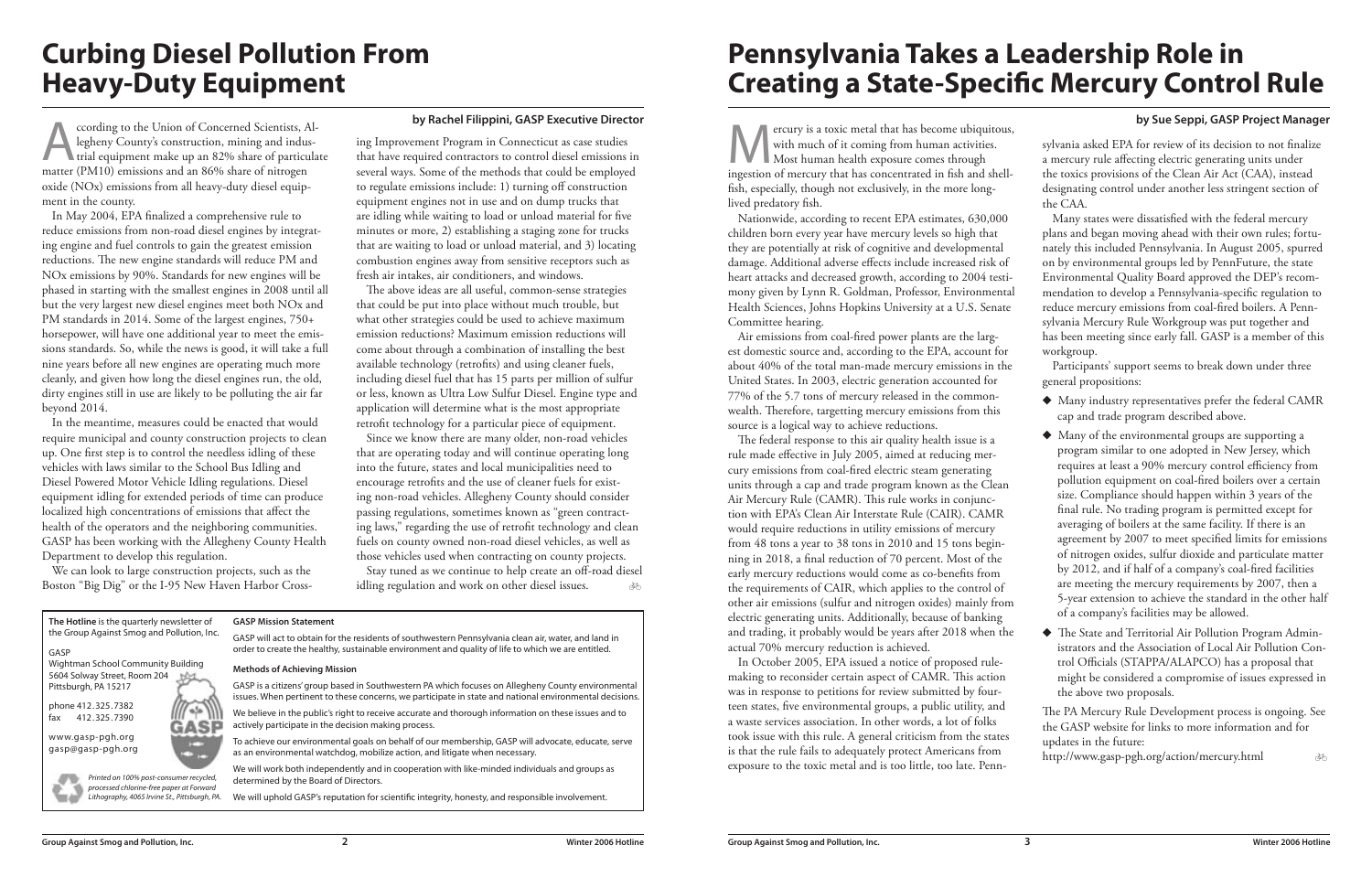little over a year ago, GASP and several other organizations concerned with our region's unhealthy air met to develop strategies and possible solutions for nizations concerned with our region's unhealthy air met to develop strategies and possible solutions for cleaning up our air. You might remember that the EPA had just designated Allegheny County and nine other surrounding counties as being fully or partially in non-attainment for fine particulates. This means these areas have air that is too unhealthy to meet the fine particulate standard of 15 micrograms per cubic meter of air. You may also recall that the Liberty-Clairton area of Allegheny County was designated separately as being in non-attainment because of their unique and substantially worse air quality situation. Our small group of interested organizations viewed these non-attainment designations as an opportunity for our region to clean up.

For several months the groups met informally. Then in June 2005, GASP helped to organize a formal strategic planning session with the intention of broadening our existing coalition to include more health-based, community, environmental and labor organizations in order to strengthen individual and collective initiatives to reduce fine particulates in the region. This process yielded a more clearly

defined and structured operation known as the Campaign for Healthy Air (CHA).

The or a comprehensive look back<br>at air quality in 2004, visit<br>the Allegheny County Health<br>Department's 2004 Air Quality Anor a comprehensive look back at air quality in 2004, visit the Allegheny County Health nual Report online. Within Allegheny County, ACHD monitors ambient air and reports to the U.S. EPA. Presently, there are 21 monitoring sites within the county controlled by ACHD, which continuously collect data every 10 seconds on the gaseous criteria pollutants, along with benzene, nitric oxide, and hydrogen sulfide.

The primary goals of CHA are: 1) to assess the current air quality situation and recommend real world solutions, 2) to apply pressure to our local leadership and decision makers to make clean air a priority, and ultimately, 3) to ensure that our region reaches attainment on time and goes beyond to achieve the greatest health and environmental benefits from reduction in fine particulates.

he air we breathe in Allegheny County is hazardous<br>to our health, so said the Environmental Protection<br>Agency (EPA) on December 17, 2004. That's when<br>they designated this county as being in "non-attainment" for he air we breathe in Allegheny County is hazardous to our health, so said the Environmental Protection Agency (EPA) on December 17, 2004. That's when fine particles (soot). It's a price we pay for living here—and the cost goes up for our children, the elderly, and those who must contend with asthma and other health problems.

On December 20, 2005, EPA announced their proposed revisions to the current fine particulate (PM2.5) standards. Unfortunately, rather than using this as an opportunity to protect public health, especially the health of those most vulnerable to air pollution, and reflect good health science, the proposed standards are weaker than those recommended by the Clean Air Act Scientific Advisory Committee (CA-SAC) and the EPA's own staff scientists.

Thus far, four key initiatives to reduce fine particulates in the region have sprung from the Campaign. They include reducing diesel emissions; reducing sulfur dioxide (a precursor to PM2.5) at the Reliant Cheswick Power Station; addressing PM emissions from area coke and steel plants; and addressing the interstate transport of PM2.5. By expanding the Campaign to include a wide variety of groups, we can achieve more: reaching a bigger audience; getting a greater reduction in fine particulates; and having a better educated and, most importantly, healthier populace. In addition, organizations involved in the Campaign are follow-

| 90-day public comment period (see sidebar). We must voice<br>our opposition to these weak standards, as well as to the<br>leaders who proposed them. On this environmental issue<br>there is no need to hold your breath until the fall 2006<br>congressional elections.<br>ÀФ |
|--------------------------------------------------------------------------------------------------------------------------------------------------------------------------------------------------------------------------------------------------------------------------------|
| <b>More Information</b>                                                                                                                                                                                                                                                        |
| To read the proposed rule or download a fact sheet, press<br>release, transcript of EPA conference call and more, see:<br>http://www.epa.gov/air/particlepollution/actions.html                                                                                                |
| <b>How to Submit Comments</b>                                                                                                                                                                                                                                                  |
| EPA will accept comments for 90 days after the pub-<br>lication of the proposal in the Federal Register, which<br>happened on January 17, 2006. All comments should<br>be identified by Docket ID No. OAR-2001-0017 and<br>submitted by one of the following methods:          |
| ◆ Federal e-rulemaking portal: www.regulations.gov                                                                                                                                                                                                                             |
| ◆ E-mail: a-and-r-docket@epa.gov                                                                                                                                                                                                                                               |
| ◆ Facsimile: (202) 566-1741                                                                                                                                                                                                                                                    |
| $\blacklozenge$ Mail:<br>Air and Radiation Docket and Information Center<br><b>Environmental Protection Agency</b><br>Mailcode: 6102T<br>1200 Pennsylvania Avenue, NW<br>Washington, DC 20460                                                                                  |
| Hand delivery:<br>Air and Radiation Docket and Information Center<br>Environmental Protection Agency, Room B102<br>1301 Constitution Avenue, NW<br>Washington, DC                                                                                                              |

The 2004 Annual Report can be found here: http://www.achd.net/airqual/pubs/pdf/ aq2004annualreport.pdf

To the right is a map of monitor sites by municipality or district. The Central Business District comprises the Downtown site (at the County Courthouse) and the site at Flag Plaza.



If your organization would like to attend an upcoming CHA meeting or join the CHA e-mail list, please let me know at gasp@gasp-pgh.org or 412-325-7382. We are interested in hearing from you.

The present standard for annually-averaged fine particulates is 15 micrograms per cubic meter of air and the daily standard is 65. The new Bush EPA standard is expected to leave the annual figure unchanged and lower the short-term standard to 35—unless an irate public raises such a fuss that the administration is forced to back down and put some decent standards in place. Compare these numbers (15/35) with the standard of 12/25 recommended by the American Lung Association, American Academy of Pediatrics, American Thoracic Society, and American College of Cardiology. When recommendations by the leading medical societies are ignored, it becomes clear that the standards proposed by the EPA won't adequately protect public health.

Two thousand peer-reviewed studies leave no doubt that fine-particle pollution causes illness, hospitalization and death in susceptible residents of this county and in many other cities.

Though the present administration has priorities other than public heath, it is us, the voters, parents, and caretakers, who have the last word here. We are now within a

#### **by Rachel Filippini, GASP Executive Director**

# **Campaign for Healthy Air**

### **EPA Ignores Health When Proposing New Particulate Standards**

### **Allegheny County's Air Quality in 2004**

ing development of the regional and Liberty-Clairton area State Implementation Plans (SIP) for fine particulates. The Liberty-Clairton area SIP is being developed by ACHD, while the regional SIP (which includes the rest of Allegheny County) is being developed by the DEP.

**continued on page 5**

#### **Campaign for Healthy Air continued from page 4**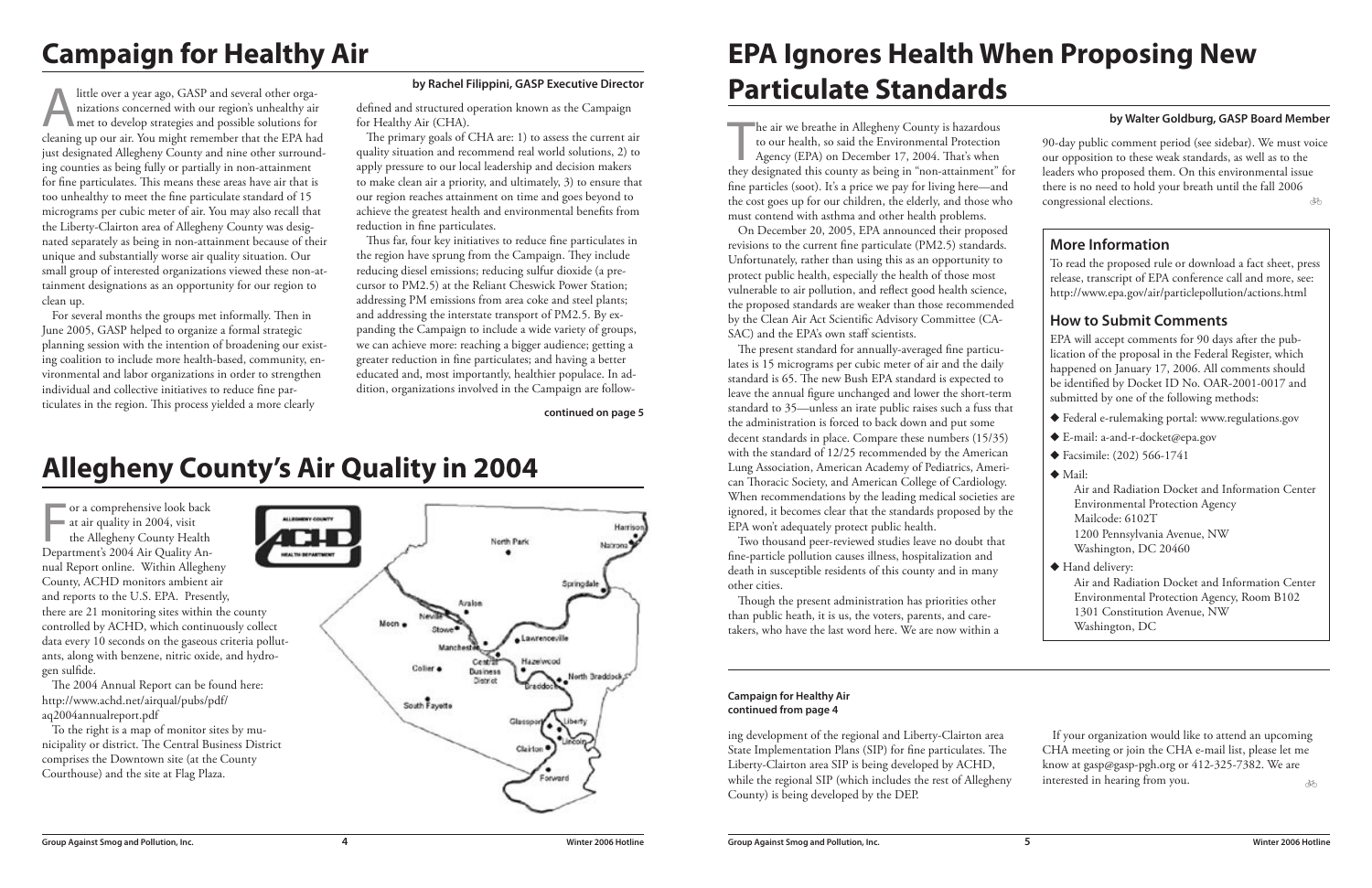� Subsequent to passage of the School Bus Idling regulation, GASP produced and sent magnets to all school bus drivers in the county. These magnets, which said "STOP IDLING! Young lungs at work," were designed to be placed on the buses' center consoles as a daily reminder. We also partnered with the Allegheny County Health Department's (ACHD) Air Quality Division Education Subcommittee to

develop laminated signs spelling out the regulation to be placed at all school bus depots in the county.



#### **Educating citizens about cleaner vehicles, alternative fuels, and better driving habits**

� GASP organized several *Drive Cleaner, Drive Greener* events this past year to educate citizens about the latest hybrid-electric vehicles. A big part of these events is the opportunity attendees have to test drive hybrid vehicles without the pressure to buy. In addition, people have the chance to meet with hybrid vehicle owners to get the real scoop on ownership. This year's events were held in conjunction with Carnegie Mellon University's Sustainable Students club and Venture Outdoors' spring event.

� This year's annual event, "Transportation Solutions, Putting America in the Driver's Seat," aimed to educate attendees about the myriad transportation solutions available that can help America reduce its oil dependency problem. Dr. Isaac Porche III, a Research Scientist with RAND Corporation, and Bob Banerjee of biodiesel company Capital Technologies International were the featured speakers.

� Using a Tony Stagno Environmental Health mini-grant from the ACHD, GASP was able to develop and distribute information on the health, environmental and economic benefits of not idling personal vehicles. Information was sent to local libraries and daycare centers.

The Allegheny County Board of Health wants him to<br>spend money from the Clean Air Fund for economic<br>development, but the county Air Pollution Control Advi-The Allegheny County Board of Health wants him to spend money from the Clean Air Fund for economic development, but the county Air Pollution Control Advisory Committee doesn't.

� GASP partnered with Steel City BioFuels several times over the past year to help educate citizens about the harmful affects of diesel emissions on human health and the environment. Participants were able to brew a small batch of their own biodiesel and learn more about this alternative fuel.

#### **Watchdog activities**

� GASP's Smokereaders Program, along with involvement by affected residents and Clean Water Action, was instrumental in bringing the Shenango Coke Works' extremely poor performance to the attention of ACHD. While Shenango has a long history of poor performance, this past year they compiled a record list of violations. As a result of GASP's and citizens' complaints, ACHD increased Shenango inspection frequency, having the county's only coke oven inspector spend approximately 60% of his time at Shenango. The inspections identified severe and repeated air pollution violations. This led ACHD to serve Shenango with an enforcement order that included a record \$252,000 fine and required them to extend their coking cycle, resulting in fewer emissions. GASP's Smokereaders will continue to monitor the facility and ask for progress reports from ACHD in 2006.

It will be tough for Mr. Onorato to cross his own county manager. But he should do it to preserve use of the Clean Air Fund for public health projects and to keep redevelopment of the Duquesne Works on track and out of court.  $\delta$ 

� GASP staff commented on the draft Title V operating permits for the following facilities in 2005: Reliant Cheswick Power Station, Clairton Coke Works, Shenango Coke Works, Neville Chemical and Eastman Chemical. We are

hopeful our comments will help shape operating permits that are most protective of human health.

#### **Year in Review continued from page 1**

Uring the November 2005 Board of Health (BOH)<br>meeting, board members approved the disbursement of over \$1 million from the county's Clean Air<br>Eund to cover the cost of an economic development project meeting, board members approved the disbursement of over \$1 million from the county's Clean Air Fund to cover the cost of an economic development project. James Flynn, member of the Board of Health and County Manager, proposed the disbursing of approximately 1.3 million dollars to cover a shortfall in economic development money needed for a proposed project in Duquesne. The money would be used to demolish and remove the asbestos from fifteen standing stoves left over from the Duquesne Works facility.

**continued on page 8**

*Reprinted with permission from the Pittsburgh Post-Gazette* **Saturday, November 19, 2005**

We say he shouldn't.

The health board has proposed an improper use that violates the spirit, and possibly the letter, of regulations governing the fund.

County Manager James Flynn, a member of the health board, proposed taking \$1.3 million from the Clean Air Fund to help cover the cost of demolishing 15 stoves last used in iron making 20 years ago at U.S. Steel's defunct Duquesne Works. The work would complete the final phase of redeveloping the 225-acre former mill site.

The Clean Air Fund is the repository of fines that the county Health Department has charged polluters, and county regulations say it's to be used for projects such as health surveys and development of pollution-control technologies. The largest previous grant from the fund was \$1.1 million for a study of toxic air pollution at Neville Island, Downtown and South Fayette.

Since the regulations also say that fund expenditures are "not limited to" the specific kinds of public health projects listed, Mr. Flynn believes the money can be used to raze the remnants of a mill.

The rules do specify, however, that the money can't be given to a polluter. It wouldn't, after all, make sense for the county to fine a polluter \$1 million then give the money back to the polluter to pay for control devices.

Mr. Flynn contends the stoves to be demolished with the Clean Air money aren't polluters, but former polluters. Members of the Clean Air Advisory Committee and antipollution groups such as GASP say Mr. Flynn is blowing smoke.

The stoves are filled with asbestos, so they are potential pollution sources when being demolished. In fact, because of the asbestos, the company hired to take them down will need a pollution permit from the health department before beginning work. That permit disqualifies the company from getting Clean Air funds, say opponents to this use of the money.

The opponents may ask a judge to decide whether tapping the Clean Air Fund for economic development, even for a worthwhile project like this one, violates the intent of the regulations. Such an appeal could delay this key brownfield recovery, and that would be unfortunate, especially when the county could seek other funds for the redevelopment.

### **Editorial: Keep it clean / A county pollution fund should be saved for health**

Mr. Flynn stated he envisions this funding scheme to be a pilot project that could potentially fund further development in the county. GASP is highly disturbed by this change in focus of the BOH from a protector of the public health to one of economic developer.

GASP in no ways disagrees with efforts to clean-up brownfields and encourage local development. However, it does not believe siphoning off money from the Clean Air Fund is the answer in light of other potential resources already designated for such development.

This action is not only legally questionable, but the lack of discussion and public input is abysmal and embarrassing. Under Article XXI of the Allegheny County Board of Health Regulations, Clean Air Funds are designated to be used for the support of research and development of control technologies, to conduct health effects studies and surveys concerning air pollution, to conduct public education on air pollution and to purchase equipment, materials or services to supplement the County's air pollution control program,

### **GASP Speaks Out About the Clean Air Fund**

**continued on page 8**



**Guests at GASP's fall 2005 benefit event listen to Dr. Isaac Porche and Bob Banerjee respond**

**2005 Drive Cleaner, Drive Greener attracted many potential hybrid owners at the Venture Outdoors Festival**

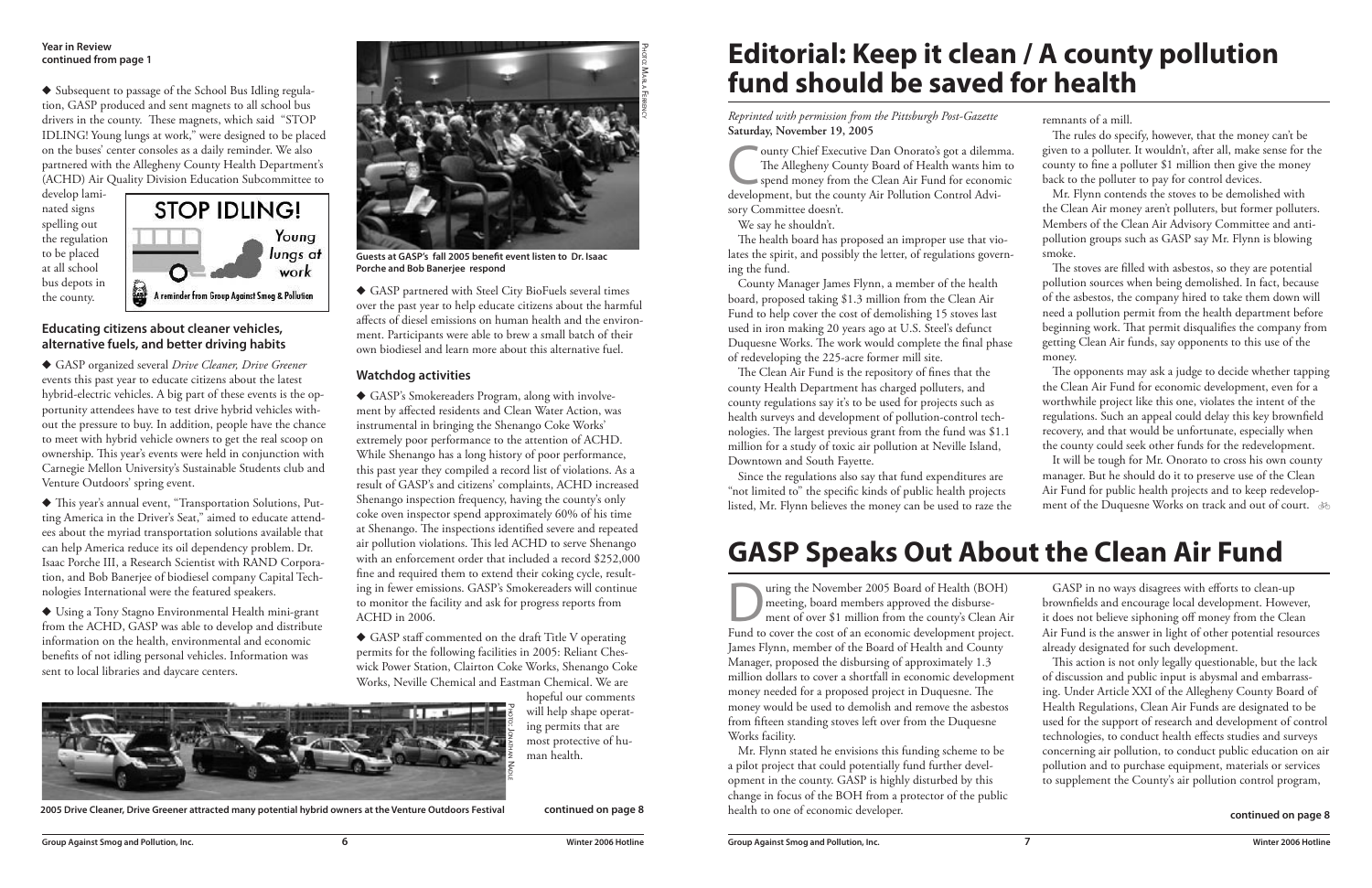Fran Harkins has been passionate about Pittsburgh's<br>
environmental problems, especially those dealing with<br>
air quality, for many years now. She has personally<br>
experienced the effects of air pollution when emissions from ran Harkins has been passionate about Pittsburgh's environmental problems, especially those dealing with air quality, for many years now. She has personally the now-closed LTV coke plant in Hazelwood affected her breathing and kept her elderly mother indoors for extended periods. So her environmental concerns and dedication to nonprofit volunteer work coincided nicely when she joined the GASP Board in 2004.

Fran first got involved with GASP when it supported the formation of CHOC, Citizens Helping Our Community, a group of residents in Hazelwood and surrounding neighborhoods whose mission was to prevent a new coke plant from opening in Hazelwood after the LTV plant closed. Fran served as CHOC's membership chair until the group disbanded due to its success in halting a new coke plant. As a board member of GASP, Fran's focus is now on the proposed retail development in Hays Woods which involves surface mining a 635-acre woodland area within the city of

#### **Silent Auction Donors**

# **Spotlight on a Board Member**

Pittsburgh.

|                                             | <b>Jack</b> |
|---------------------------------------------|-------------|
| A Friend of GASP                            | GNC         |
| Joan Adibi                                  | Shelas      |
| The Andy Warhol Museum                      | Trea (      |
| Anonymous                                   | Fran l      |
| Baum Blvd. Automotive                       | M. Ja       |
| <b>Bill's Bees</b>                          | Klari       |
| Calliope: The Pittsburgh Folk Music Society | Kenn        |
| Carnegie Mellon University School of Drama  | Kretso      |
| Carnegie Science Center                     | Barba       |
| Center for Creative Play                    | Little      |
| Roger Chilton                               | McKe        |
| City Theatre                                | Rebec       |
| Conservation Consultants, Inc.              | Pittsb      |
| Copacetic Comics                            | Pittsb      |
| Mike Cuccaro                                | Pittsb      |
| Elizabeth Donohoe of Shiatsuworks           | Pleasa      |
| E-House Company                             | Quan        |
| Jacquie Ferrency                            | Carol       |
| Marla Ferrency                              | Josepl      |
| Rachel Filippini                            | Sue S       |
|                                             |             |

Fran's volunteer work and membership support extend beyond GASP to several other local organizations: PennFuture, the Sierra Club Allegheny Group, and Residents for a Clean and Healthy Mon Valley (REACH) which is sponsored by Clean Water Action.

REACH has done air sampling in the Mon Valley and is working to educate Mon Valley residents about its findings. As a retired school library/media specialist, Fran now enjoys spending time on home renovation projects and travelling, when she's not involved in her most passionate com-

mitment: a cleaner environment for western Pennsylvania.

 $\overline{\mathcal{A}}$ 

Gateway Clipper Fleet

gh Goulis Graham Harkins ckson Kaufman ywood Park chmann Farm ura Litt arth Productions eesport Little Theater cca O'Connell burgh Civic Light Opera burgh Opera **Purgh Steelers** ant Hills Public Library itum Theatre lyn and Bob Schumacher h Seppi and Son, Inc. eppi

GASP would like to thank the many individuals, organizations, and businesses who supported our fall 2005 benefit event with a donation. We sincerely appreciate the commitment you've made to a cleaner, healthier environment for southwestern Pennsylvania!

> Amy and Michael Sobkowiak The Society for Contemporary Craft South Side Works Cinema Srishti Dances of India Stainmaster Carpet Three Rivers Rowing Association Beth Toor Howard J. Wein, Esq.

### **Food & Beverage Donors**

Allegro Hearth Bakery East End Food Co-op Frankferd Farm Foods Ibiza Tapas & Wine Bar Kretschmann Farm Qdoba Mexican Grill Whole Foods Market *and individual GASP members, staff, and board members*

 $\overline{\mathcal{M}}$ � GASP awarded two groups this year with the prestigious William W. Mullins Environmental Advocacy Award. The Lake Erie-Allegheny Earth Force, Youth Action Board received the award for their Environmental Health Labyrinth, and North Hills Senior High School students received the award for advocacy done around their Lawn Appliances and Air Pollution study.

*Thank you!*

### **Thank You!**

#### **Year in Review continued from page 6**

### **Legal Activities**

During the past year, GASP appealed three air quality permits issued to proposed facilities by the DEP. These facilities include a proposed coke plant in Cambria County, a 272 MW waste coal-fired power plant in Washington County, and a 435 MW waste coal-fired power plant in Greene County. For all of these permits, GASP had grave concerns about the level of harmful emissions allowed for each facility, the effect of these emissions on pristine wilderness areas downwind from the facilities, and the inadequate public involvement in the decision-making process for each facility.

> GASP denounced this rubberstamp action taken by the BOH and urged them to reconsider their hasty decision, but to no avail. We are continuing to fight this decision. ð o

� Cambria Coke Company: GASP appealed this permit because it believes the pollution controls required by DEP do not meet the standard mandated by state and federal law to protect public health. Furthermore, DEP issued the permit just one day prior to fine particle non-attainment status taking effect, which relieved Cambria Coke from having to offset or reduce its fine particle pollution. GASP is seriously concerned about the lack of public participation in the permit's approval. No public hearing was held, and despite requests by federal agencies and numerous citizens' groups, DEP did not extend the public comment period.

� Wellington Development/Greene Energy Project: The Greene Energy Project is a large facility which will emit thousands of tons of harmful pollutants into the air. GASP appealed the permit because it believes the permit, as written, inadequately controls these emissions to protect the health of those living near and downwind from the plant. Additionally, the required controls are not strict enough to satisfactorily protect the water, vegetation, or visibility in Shenandoah National Park.

� Robinson Power Company: The permit issued to Robinson Power Company came out the day before non-attainment status for fine particulate matter went into effect in Washington County. GASP does not believe the permit required as strict emission controls as DEP could have

required. GASP appealed this permit for many of the same reasons it appealed the Wellington Development permit.

### **Educating area students and teachers about air pollution issues**

� Utilizing a PA DEP Environmental Education grant, and partnering with the PA Resources Council and Southwest PA Air Quality Partnership, GASP developed and delivered an air quality workshop for teachers. The workshop educated teachers about fine particulates and ozone and provided them with a wealth of resources that can be used in the classroom.

� GASP hosted its 9th annual GASPer Air Congress this past spring at Carnegie Mellon University. Students from several area schools presented their most interesting air quality investigations and were given the opportunity to learn more about hybrid-electric vehicles.

to name a few. Article XXI clearly states that, "No air pollution source, which is subject to the provisions of this Article, shall receive monies from this Fund." To remove the asbestos from the Duquesne Works facility would require a permit making it ineligible to receive Clean Air Funds. Further, there are specific procedural mechanisms that must be followed prior to approval. These did not happen.

The BOH is comprised of appointed representatives and serves to protect the public's health. The agenda for BOH

meetings is not released to the public beforehand. Virtually no discussion occurred regarding a decision to give away nearly twenty percent of the monies currently available in the Clean Air Fund. Furthermore, there is no mechanism in which the public can effectively raise concerns about BOH agenda topics, something which GASP has raised with BOH members in the past.

#### **Clean Air Fund continued from page 7**



**Student participants at the 2005 GASPer Air Congress**

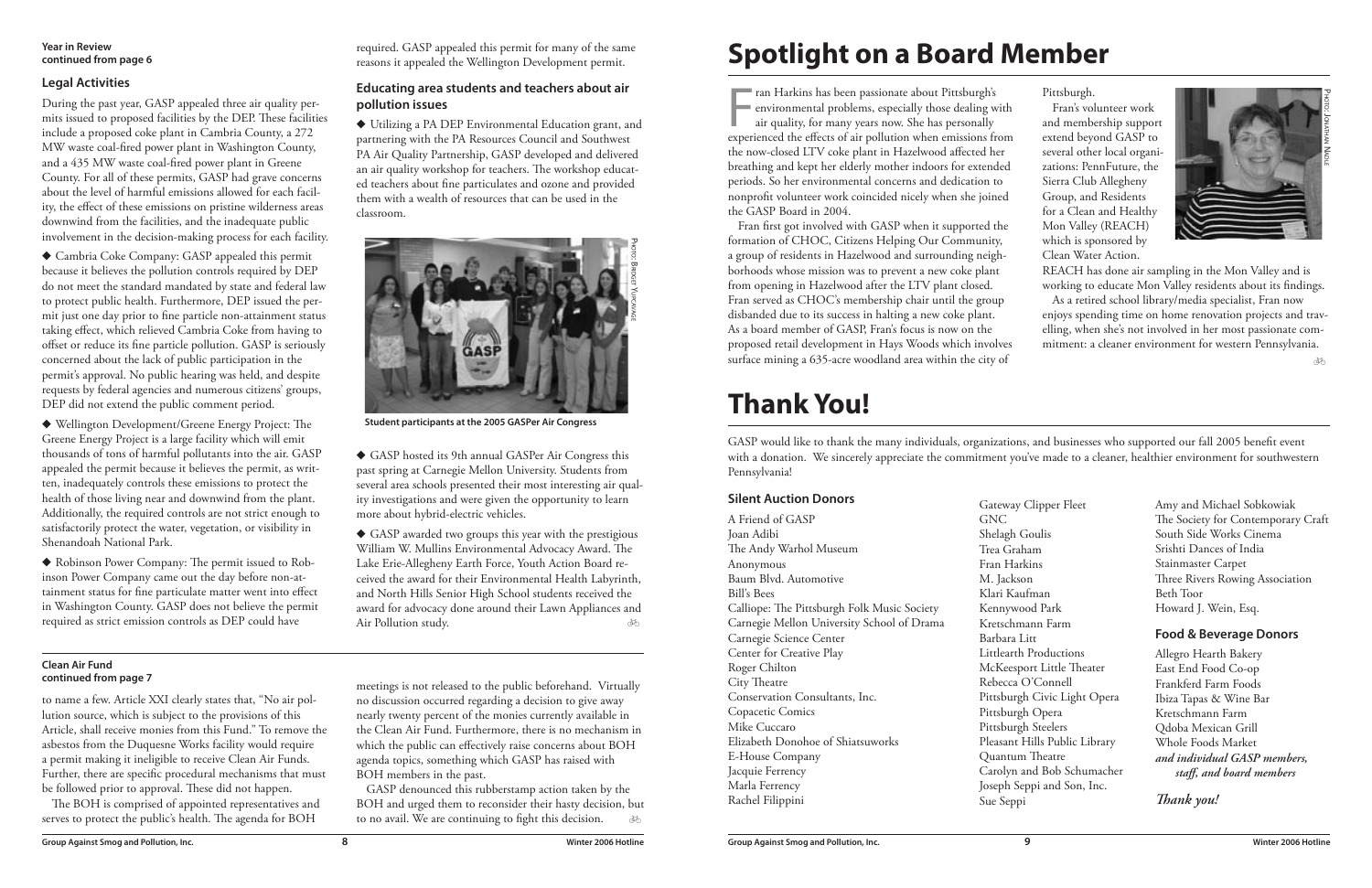| through the business, Be Heard personnel support libraries,<br>free speech, animal rights and environmental organizations,<br>shelters for individuals who are homeless or abused, and<br>community and public radio.<br>Some GASP staff have experienced BeHeard's excel-<br>lent customer service. Phone calls (303-946-1494), emails                                                                                                                                                                                | <b>Join GASP Today!</b><br>Call GASP at (412) 325-<br>$\Box$ \$35<br><b>Grassroots Supporters</b><br>7382 to learn about<br>(\$15 low income/student rate)<br>automatic monthly<br><b>Grassroots Contributors</b><br>$\perp$ \$60<br>giving, deducted                                                                                                   |
|------------------------------------------------------------------------------------------------------------------------------------------------------------------------------------------------------------------------------------------------------------------------------------------------------------------------------------------------------------------------------------------------------------------------------------------------------------------------------------------------------------------------|---------------------------------------------------------------------------------------------------------------------------------------------------------------------------------------------------------------------------------------------------------------------------------------------------------------------------------------------------------|
| To credit to GASP for your purchase:<br>Just visit http://www.gasp-pgh.org/beheard.html<br>and click the store link to start shopping.                                                                                                                                                                                                                                                                                                                                                                                 | directly from your<br>□ \$100 Grassroots Patrons<br>checking account or<br>S250 Clean Air Defenders<br>charged to your credit<br>card. An easy, hassle-<br>S500 Clean Air Protectors<br>free way to support<br>$\Box$ \$ __ Other<br>GASP all year round!                                                                                               |
| <b>Read Any Good Books Lately?</b><br>Here's your chance to recommend new or old favorite<br>environmental titles to GASP members and friends.<br>Simply email the titles of your book suggestions (and<br>author, publisher, and ISBN if you know them) to<br>mjackson@gasp-pgh.org. We will post your suggestions<br>(with your name, if you permit that) on GASP's website<br>and, when possible, at www.BeHeard.com, where<br>books bought by friends of GASP result in a donation<br>of 8% of the purchase price. | E-mail and the contract of the contract of the contract of the contract of the contract of the contract of the<br>□ Check □ Visa □ Mastercard □ American Express<br>$Card \#$                                                                                                                                                                           |
| <b>Reminder: You can read this newsletter</b><br>online in the form of a pdf file (Adobe Acrobat<br>required) and help us save paper. E-mail the<br>editor at hotline@gasp-pgh.org if you'd prefer<br>to receive a downloadable pdf link via e-mail<br>when the next issue of the Hotline is published.                                                                                                                                                                                                                | Signature<br>All contributions are tax-deductible to the extent allowed by law. Group<br>Against Smog and Pollution, Inc. is a 501(c)(3) non-profit organization. The<br>official registration and financial information of GASP may be obtained from<br>the Department of State by calling 1-800-732-0999. Registration does not<br>imply endorsement. |



Ittsburgh artist Shawn Quinlan has<br>donated the image of his thought-p<br>voking quilted piece What Would Je.<br>Drive? for GASP's use Beginning with the donated the image of his thought-provoking quilted piece *What Would Jesus Drive?* for GASP's use. Beginning with the notecards available here, purchases made of items carrying the image of this environmental statement will support GASP's mission.

# **Some Great Reading—For a Great Cause!**

These notecard display a full-color image of the artwork on the front and they're blank inside. They measure 5 1/2" x 4 1/4". Set of 8 cards and envelopes for \$10.

ntries in The Art of Clean Air drawing are now available for a suggested do<br>nation of \$5 (for three tickets) or \$2 (for a single ticket). Call the GASP of<br>fice at (412) 325-7382 to enter with a credit card or send your che ntries in The Art of Clean Air drawing are now available for a suggested donation of \$5 (for three tickets) or \$2 (for a single ticket). Call the GASP office at (412) 325-7382 to enter with a credit card or send your check made man School Community Building, Room 204, 5604 Solway Street, Pittsburgh, PA 15217. **The lucky winner will receive a three-part art prize valued at \$300:**

### **Read Any Good Books Lately?**

(thatcher@beheard.com), and faxes (303-444-4630) all elicit efficient, helpful responses if there is anything not obvious from the user-friendly website and online ordering process. BeHeard's proprieter, Thatcher Wine, also has extensive experience with secondhand books and will search for out-of-print books for BeHeard customers.

Now you can gift your family and friends (or your-<br>self!) with terrific, thoughtful new books while also<br>financially helping Group Against Smog and Poll<br>tion! self!) with terrific, thoughtful new books while also financially helping Group Against Smog and Pollution!

> In 2006, please consider this avenue of support for Group Against Smog and Pollution. We think you'll be glad you did.

#### Sincerely, The GASP Staff & Board

|                   | a. |        |  |
|-------------------|----|--------|--|
| ٧<br>٧<br>i<br>۰. | ł  | I<br>i |  |

|                                                                                                                         | Quantity |           | <b>Total</b> |
|-------------------------------------------------------------------------------------------------------------------------|----------|-----------|--------------|
| Set of 8 notecards and envelopes                                                                                        |          | $x $10 =$ |              |
| <b>Name</b>                                                                                                             |          |           |              |
| <b>Address</b>                                                                                                          |          |           |              |
| City/State/Zip                                                                                                          |          |           |              |
| Phone                                                                                                                   |          |           |              |
| <b>E-mail address</b>                                                                                                   |          |           |              |
| Make checks payable to GASP or call the GASP office at<br>412-325-7382 to pay by Visa, Mastercard, or American Express. |          |           |              |

- Three packages of exclusive GASP notecards, featuring *What Would Jesus Drive?* quilt art by Shawn Quinlan (see above).
- A hand-fabricated enamelled aluminum 15" bowl by internationally known Providence artist Boris Bally (www.borisbally.com). His environmental message is expressed through art made from recycled enamel traffic signage, which Bally gleans from ten foot high, 30,000 pound scrap piles. A Carnegie Mellon graduate (BFA, Metals), Bally's many exhibits have included "Aluminum by Design" at the Carnegie Museum of Art.
- A private guided tour—for up to 10 privileged guests—of The Society for Contemporary Craft in the Strip District, which presents the best of crafts from across the world through changing exhibits and educational programs. Good for six months, this private tour voucher includes an in-depth exploration of an exhibition of your choice.

The drawing will take place on Earth Day, April 22, 2006. Contributors are Carnegie Museum of Art and The Society for Contemporary Craft, and proceeds benefit Group Against Smog and Pollution.

### **The Art of Supporting GASP**

### **Notecards for Sale**

When you place an order with Be Heard, an independent online bookstore specializing in liberal and progressive topics, 8% of the list price of the books will be given to GASP. Just visit http://www.gasp-pgh.org/beheard.html and click the store link to start shopping. **You must click through to Be Heard from the GASP website to give GASP credit for your sale.**

About 500 environmental books are available from Be Heard, as well as many thousands of books about peace, civil liberties, minority communities, women's rights, history, economic issues, media reform, and other topics aligned with (as the website puts it) "a love for books, for knowledge, and a passion for positive change." Individually and through the business, Be Heard personnel support libraries, free speech, animal rights and environmental organizations, shelters for individuals who are homeless or abused, and community and public radio.

### **To credit to GASP for your purchase:**

**This quilt by Shawn Quinlan is displayed on exclusive GASP notecards**

| Art of Clean Air                                                                                                                                                                                                          |
|---------------------------------------------------------------------------------------------------------------------------------------------------------------------------------------------------------------------------|
|                                                                                                                                                                                                                           |
|                                                                                                                                                                                                                           |
| E-Mail Address   2008   2009   2010   2021   2022   2022   2022   2022   2022   2022   2022   2022   2022   2022   2022   2022   2022   2022   2022   2022   2022   2022   2022   2022   2022   2022   2022   2022   2022 |
| # Tickets @ 3/\$5: _______ # Tickets @ 1/\$2: _________ Total = _______                                                                                                                                                   |